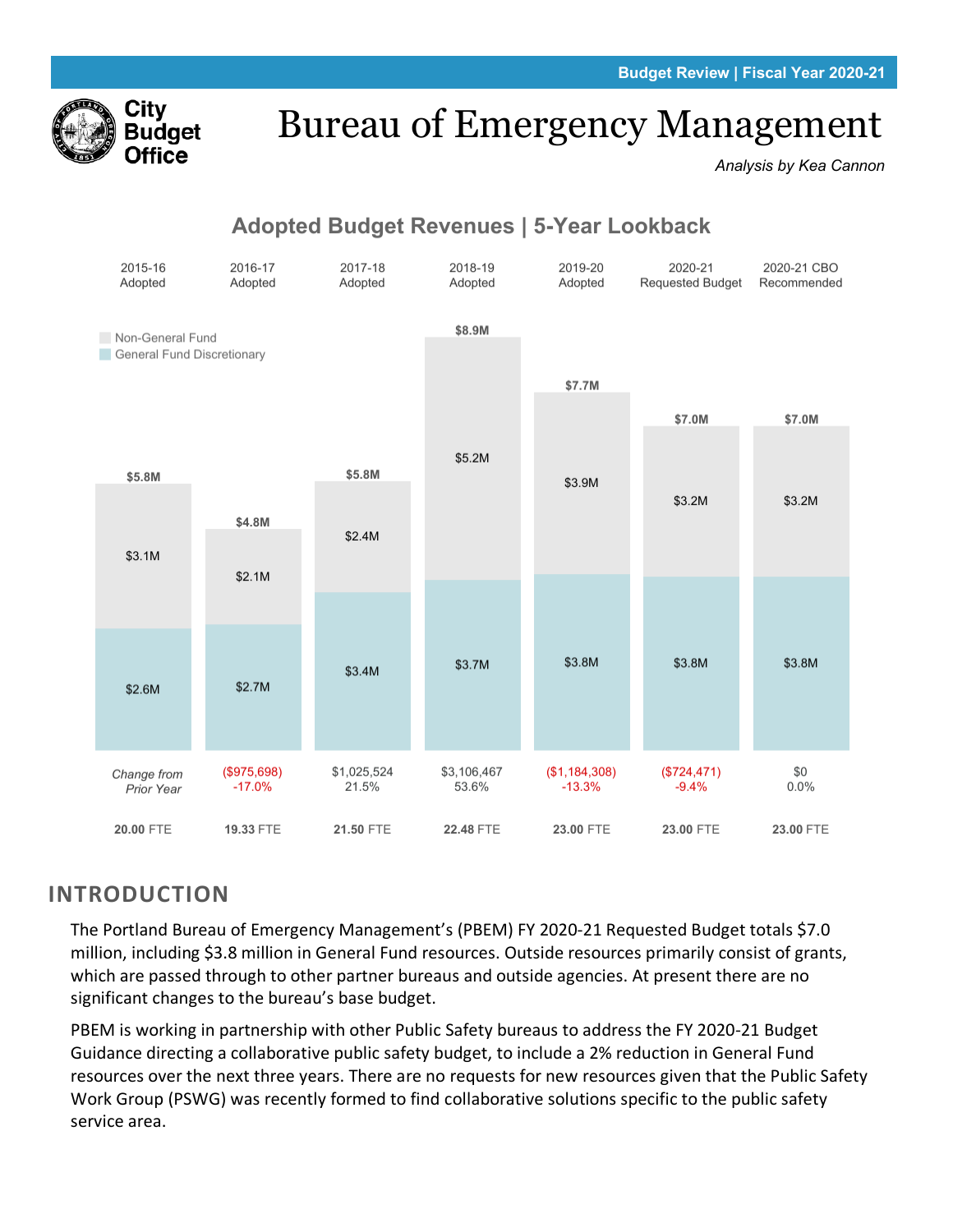## **BASE BUDGET KEY ISSUES**

The Portland Bureau of Emergency Management's (PBEM) base budget for FY 2020-21 reflects limited status quo support as part of the overall strategy to take initial steps towards meeting budget guidance for the Public Safety bureaus. The bureau has experienced two years of transitions in leadership positions, with interim appointments and recruitments for key leadership positions. While there is a permanent Director in place, there are vacant positions supporting the Emergency Coordination Center operations and the business and financial management operations. These vacancies are either filled with interim appointments or temporary assignments, both of which put strain on the daily operations of a smaller bureau. The turnover in staff has impaired the ability for the bureau to operate at the highfunctioning capacity it was previously accustomed to, resulting in slowed progress on both the strategic plan and key performance goals – including the percentage of PBEM plans that are up to date (*see graph right*).

After considering the budget guidance for public safety bureaus and the efforts underway with the Public Safety Work Group (PSWG), PBEM elected to hold the Operations Manager and Finance Manager positions vacant until further certainty of stable funding and organizational structure are known. This additional constraint will shift workload demands to the remaining staff, or to other partners in the PSWG to provide business and financial support. Given that some of the



vacancies at PBEM support daily financial roles (accounts payable, payroll, and grant management) the City Budget Office (CBO) recommends PBEM work with the PSWG to find near-term collaborative solutions for these essential business services while the group works to identify its longer-term plan.

It is anticipated that there will be no significant changes/improvements on many bureau performance measures given the current state of staffing and the uncertainty of the future recommendations from the PSWG. In the past, the bureau has expressed a need for additional ongoing General Fund resources for a planner position to address known capacity constraints within the Planning & Mitigation program. Given the status quo budget, the bureau will likely continue to be unable to meet its annual target for updating and maintaining Citywide emergency management plans. As a result, the same issues discussed in CBO's analysis of PBEM's FY 2019-20 Requested Budget and Prior Year Performance Report most likely will remain for another year. $1,2$  $1,2$ 

CBO recommends adjusting performance measure targets to reflect FY 2020-21 goals based off the current staffing levels, and issue communication out to the public regarding revised plans for the next year. The impacts and outcomes associated with PBEM's staffing levels and capacity to update emergency management plans should be discussed as part of the strategic planning efforts with the Public Safety Work Group.

<span id="page-1-0"></span><sup>1</sup> City Budget Office analysis of PBEM's FY 2019-20 Requested Budget[. https://www.portlandoregon.gov/cbo/article/714548.](https://www.portlandoregon.gov/cbo/article/714548)

<span id="page-1-1"></span><sup>&</sup>lt;sup>2</sup> City Budget Office Prior Year Performance Report FY 2018-19[. https://www.portlandoregon.gov/cbo/article/748889.](https://www.portlandoregon.gov/cbo/article/748889)